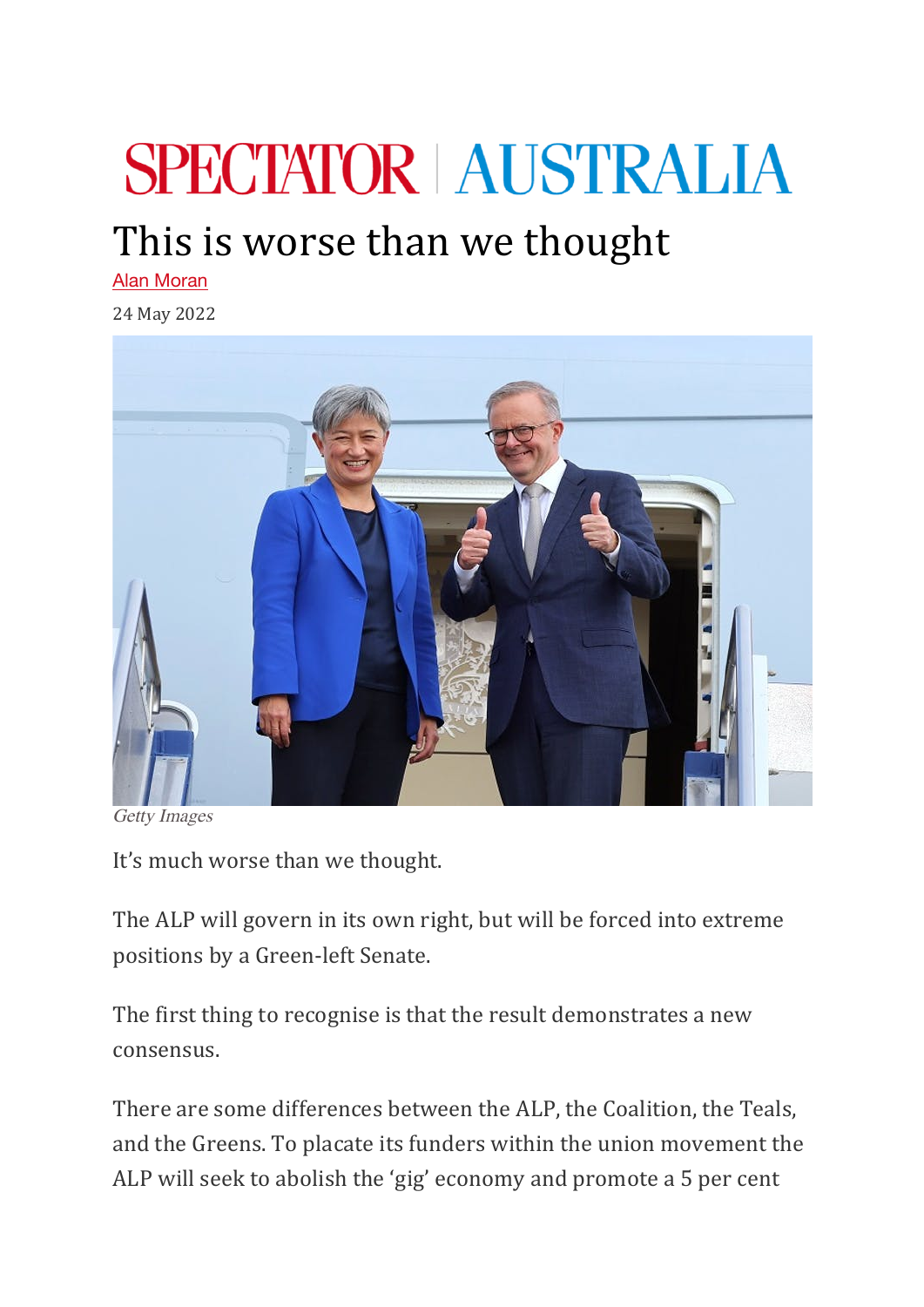wage rise, something the Greens would also support. But that apart, the consensus represents a goal of abandoning the fossil fuel burning energy industry and coal and gas exports; differences are essentially confined to the pace at which this happens.

Replacing the socialist-free enterprise divide that conditioned political dualities during the 20th century, we now have the belief in global warming as the key delineator.

The vast majority of politically actives within society are undeterred by or unaware that there has been no significant warming over the past 30 years or that warmings and coolings were a feature of planet earth long before fossil fuels were burned. They are convinced that Armageddon is upon Australia with fires, floods, and rising sea levels resulting from human-induced global warming. These, the new True Believers, further believe that if Australia (with one per cent of greenhouse gas emissions) ceases to burn fossil fuels we will restore some imagined ecological nirvana. And, unchastened or unaware of this year's five-fold increase in wholesale gas and electricity prices, they believe this will come at a trivial cost.

The Teal candidates, (described by Peta Credlin as, 'Greens with nice clothes and designer handbags') represent the left of the Coalition and have captured six Liberal blue-ribbon seats in major cities to add to their two incumbents.

Such success would not have been possible without the \$12 million spent by Simon Holmes à Court and his affluent supporters (many of whom have vested interests in an outcome that promises more subsidies for renewables).

But Clive Palmer spent \$70 million, which yielded very little.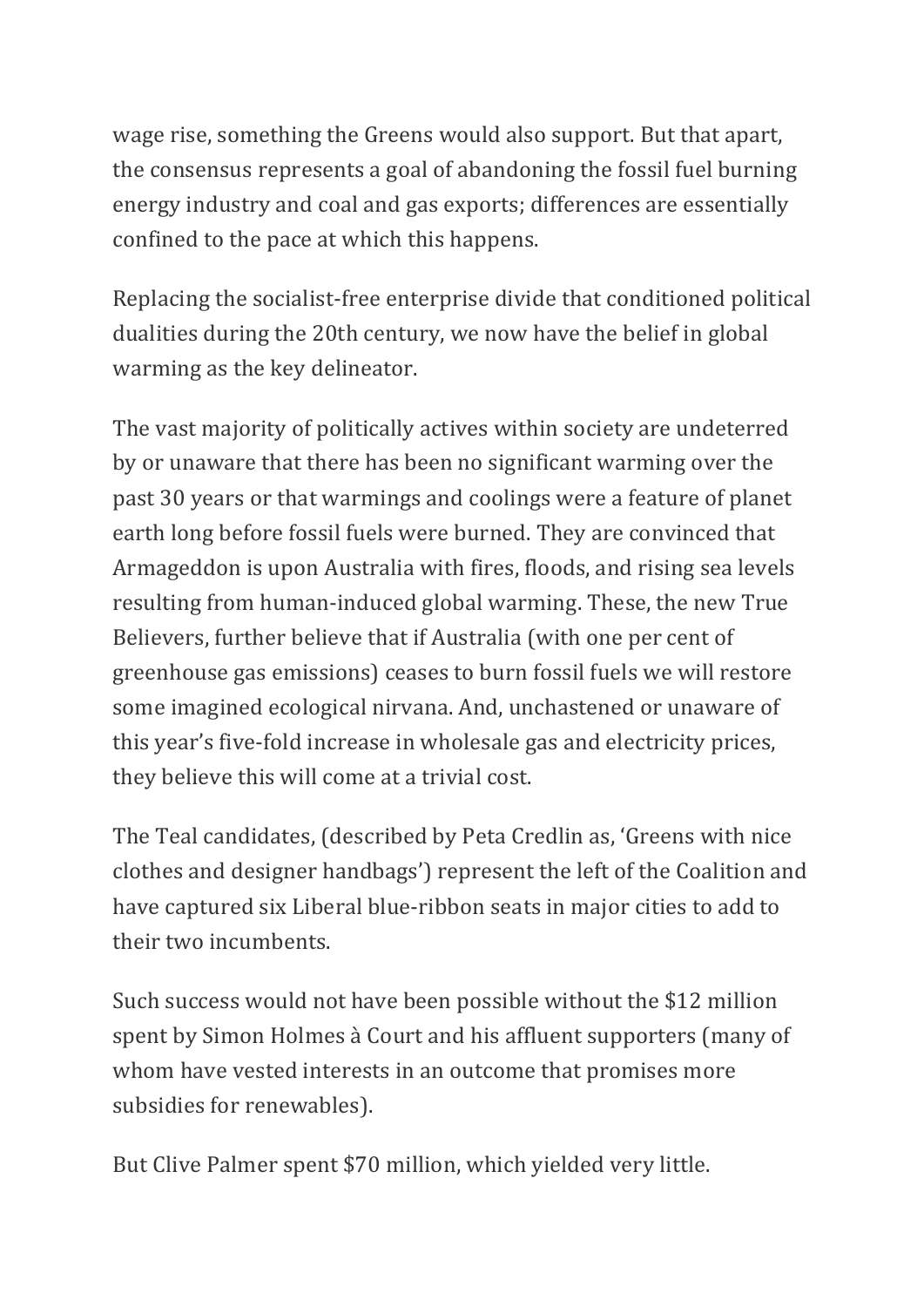The difference was that the Teals had the support of an army of devotees, many of them the result of the long march through the institutions that has indoctrinated a generation and a half of schoolchildren into accepting the green illusion.

Some National MPs representing coal districts and a handful of Coalition Senators like Gerrard Renwick, Matt Canavan, and Alex Antic depart from the delusionary climate consensus and recognise the importance of coal and gas for power generation as well as exports. There may be others, like Peter Dutton the presumed new leader, who were previously muted.

The Teals' success may bring a split in the Coalition. Such an outcome was foreshadowed by Liberal leftist Senator, Simon Birmingham, though he saw this as a formal rupture between the Liberals and the Nationals, when the central Climate Change issue divides both parties (some more successful Nationals MPs, like Darren Chester in Gippsland, are pro-climate action). Simon Birmingham would take the federal Coalition along the path adopted in Victoria, South Australia, and Western Australia, a path that would leave it in permanent opposition to the ALP/Greens.

If the Coalition parties split, the conservative elements would develop policies covering a range of matters beyond energy and climate change to include freedom of speech, regulation reform, and spending cuts.

But forging such a new party would be a formidable challenge. The Freedom Friendly parties which include One Nation and Liberal Democrats and, incongruously, Palmer United, failed to exploit any presumed gap from the Coalition adopting green policies. Taking the Senate vote, compared to the Coalition (at 33 per cent) and the ALP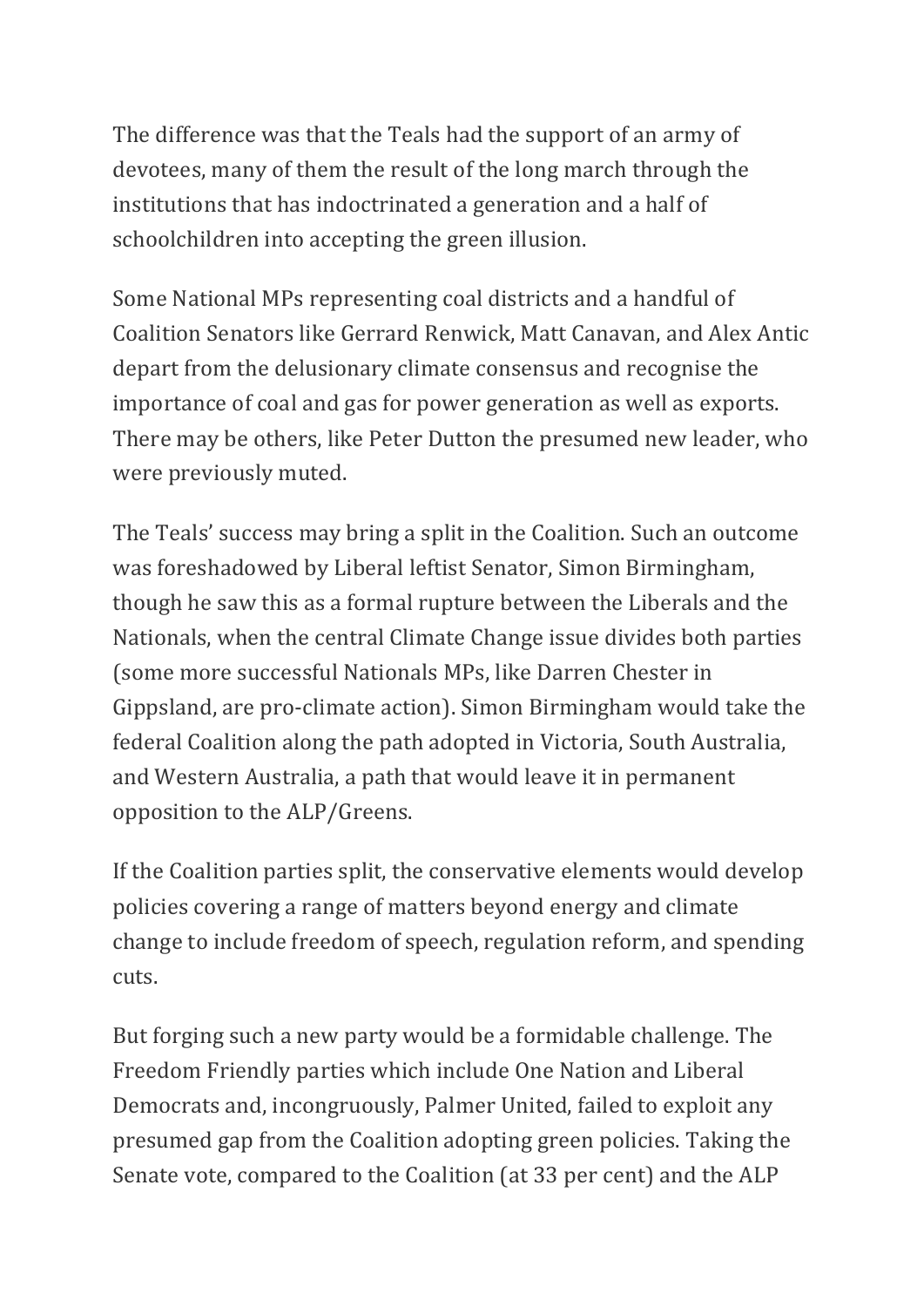(at 30 per cent), these parties (plus the shooters, fishers, farmers) got 11.3 per cent. The Greens and their close allies got 14.6 per cent.

The freedom parties' vote has hardly grown. Senate, swings to the freedom parties, as illustrated below, were much lower than those to the greens and their allies - they were even lower than the 1.95 per cent swing achieved by Legalise Cannabis Australia!

|                    | Voter shares (per cent) | Increase in voter shares<br>(per cent) |
|--------------------|-------------------------|----------------------------------------|
| Freedom<br>parties | 11.32                   | 0.57                                   |
| Green parties      | 14.55                   | 4.26                                   |

The fact that fewer than 12 per cent of people unambiguously voted against green mysticism suggests that, in terms of political tactics, the Coalition could have done worse than prosecute the campaign on a me-too climate change platform. But this is, in part, because for six years they failed to explain the importance of reliable energy to the economy both for supplying domestic power and for its share of the export revenues (half and growing). Nor did they make a dent in unwinding the institutional forces feeding the climate change agenda.

The policies the electorate has endorsed are profoundly against the nation's economic interests and must lead to an economic collapse. For a poor country, like Ski Lanka, going the Full Green Monty quickly unravelled the economy. Australia, though, has fabulous natural wealth and a desperate government may be able to avert disaster by